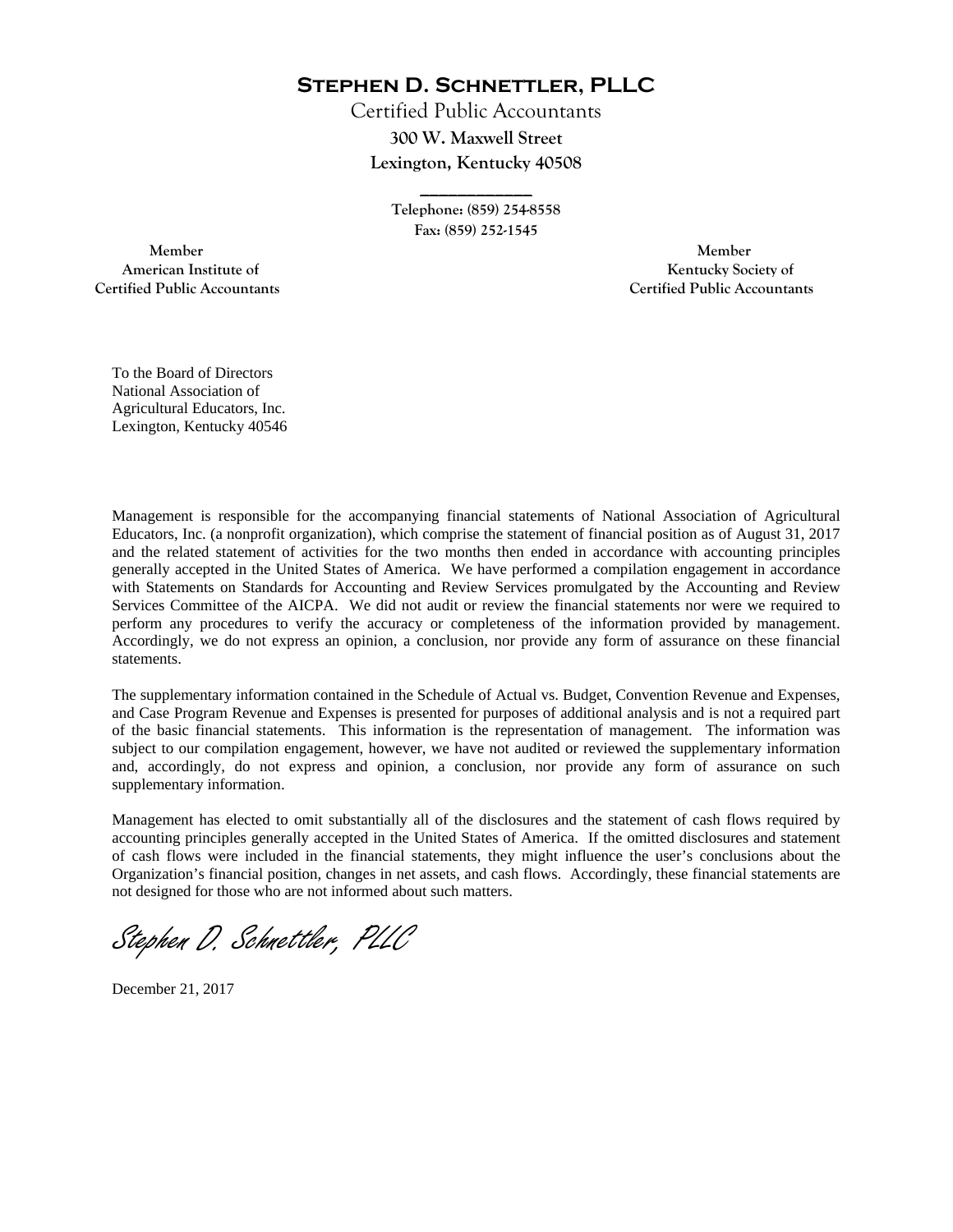# NATIONAL ASSOCIATION OF AGRICULTURAL EDUCATORS, INC. **Statement of Financial Position** August 31, 2017

| <b>ASSETS</b>                         |                 |
|---------------------------------------|-----------------|
| Cash on deposit                       | \$<br>303,698   |
| Investments - operating fund          | 692,076         |
| Investments - life membership fund    | 238,547         |
| Accounts receivable                   | 405,367         |
| Inventory                             | 5,000           |
| Prepaid expenses                      | 3,536           |
| Property and equipment - CASE         | 418             |
| Property and equipment                | 8,505           |
| <b>TOTAL ASSETS</b>                   | \$<br>1,657,147 |
| <b>LIABILITIES AND NET ASSETS</b>     |                 |
| <b>LIABILITIES</b>                    |                 |
| Accounts payable                      | \$<br>189,399   |
| Accrued leave payable                 | 48,633          |
| Other current liabilities             | 7,334           |
| <b>TOTAL LIABILITIES</b>              | 245,366         |
| <b>NET ASSETS</b>                     |                 |
| Unrestricted net assets:              |                 |
| Current operation                     | 866,856         |
| Board designated for special purposes | 214,235         |
| Temporarily restricted net assets     | 1,550           |
| <b>CASE Project</b>                   | 329,140         |
| <b>TOTAL NET ASSETS</b>               | 1,411,781       |
| TOTAL LIABILITIES AND NET ASSETS      | \$<br>1,657,147 |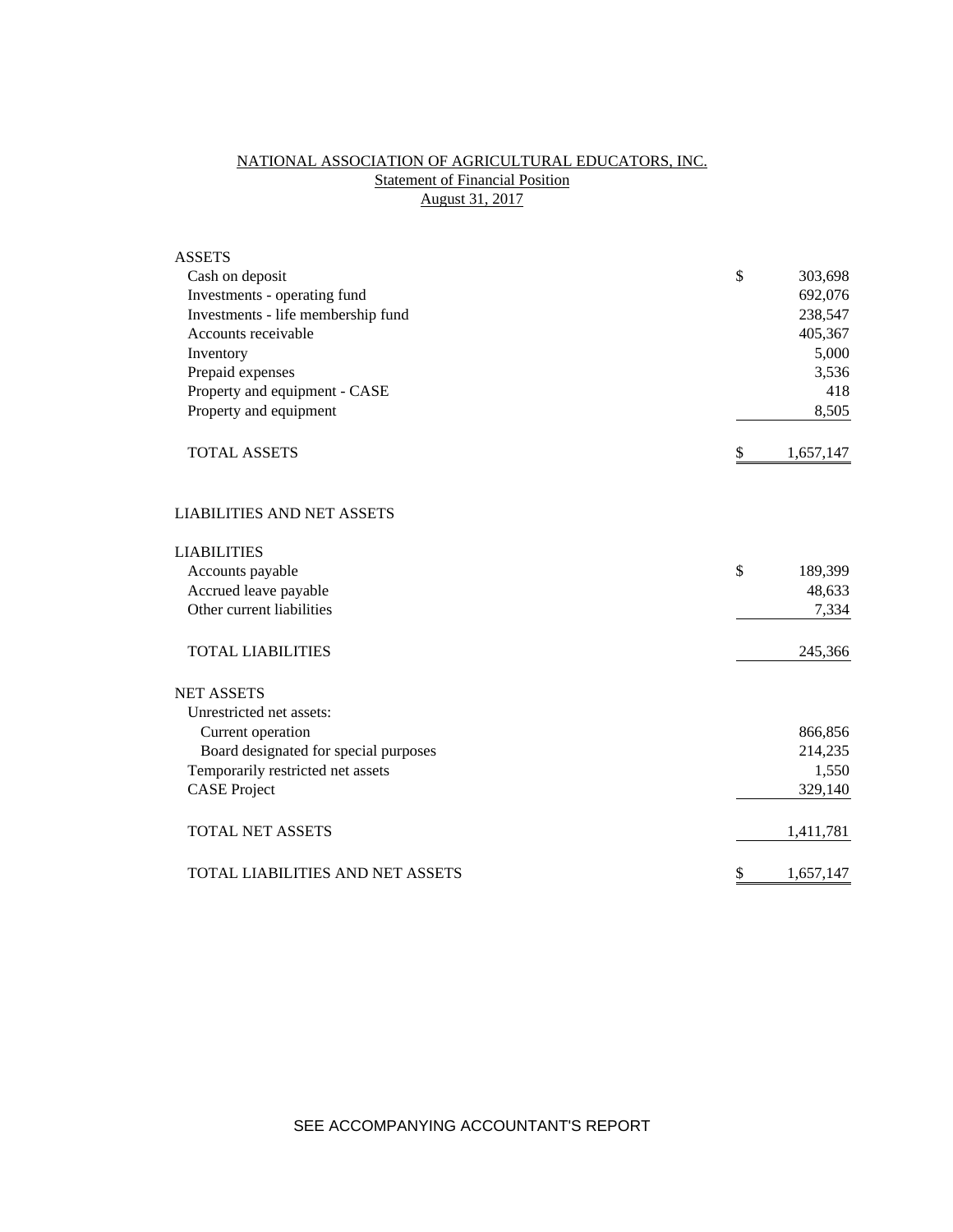#### NATIONAL ASSOCIATION OF AGRICULTURAL EDUCATORS, INC. **Statement of Activities** For the Two Months Ended August 31, 2017

|                                       | Unrestricted |                |               |            |             |    |         |    |           |
|---------------------------------------|--------------|----------------|---------------|------------|-------------|----|---------|----|-----------|
|                                       |              | Current        |               | Board      | Temporarily |    | CASE    |    |           |
|                                       |              | Operations     |               | Designated | Restricted  |    | Project |    | Total     |
| Revenue, Gains and Losses             |              |                |               |            |             |    |         |    |           |
| Membership dues                       | \$           | 48,357         | <sup>\$</sup> | 720        | \$          | \$ |         | \$ | 49,077    |
| Convention registration               |              |                |               |            |             |    |         |    |           |
| Sponsorship and awards                |              | 1,476          |               |            |             |    |         |    | 1,476     |
| Merchandise sales                     |              | 2,599          |               |            |             |    |         |    | 2,599     |
| Contributions                         |              |                |               |            |             |    |         |    |           |
| Management fees                       |              |                |               |            |             |    |         |    | ÷,        |
| Net realized and unrealized           |              |                |               |            |             |    |         |    |           |
| gains (losses) on securities          |              | 17,175         |               |            |             |    |         |    | 17,175    |
| Interest and dividends                |              | 1,237          |               |            |             |    |         |    | 1,237     |
| FFA Foundation projects               |              | 104,960        |               |            |             |    |         |    | 104,960   |
| CASE Program income                   |              |                |               |            |             |    | 476,622 |    | 476,622   |
| Other income                          |              | 97,539         |               |            |             |    |         |    | 97,539    |
| Total Revenue, Gaines and Losses      |              | 273,343        |               | 720        |             |    | 476,622 |    | 750,685   |
| Net Assets Released from Restrictions |              |                |               |            |             |    |         |    |           |
| Total Revenue, Gains and Losses       |              |                |               |            |             |    |         |    |           |
| and Reclassifications                 |              | 273,343        |               | 720        |             |    | 476,622 |    | 750,685   |
| Expenses                              |              |                |               |            |             |    |         |    |           |
| General expenses                      |              | 187,777        |               |            |             |    |         |    | 187,777   |
| FFA Foundation projects               |              | 1,823          |               |            |             |    |         |    | 1,823     |
| <b>CASE</b> Program expenses          |              | $\overline{a}$ |               |            |             |    | 437,349 |    | 437,349   |
| Convention expenses                   |              | 1,473          |               |            |             |    |         |    | 1,473     |
| Total expenses                        |              | 191,073        |               |            |             |    | 437,349 |    | 628,422   |
|                                       |              |                |               |            |             |    |         |    |           |
| INCREASE (DECREASE) IN NET ASSETS     |              | 82,270         |               | 720        |             |    | 39,273  |    | 122,263   |
| NET ASSETS AT BEGINNING OF PERIOD     |              | 784,586        |               | 213,515    | 1,550       |    | 289,867 |    | 1,289,518 |
| NET ASSETS AT END OF PERIOD           | \$           | 866,856        | \$            | 214,235    | \$<br>1,550 | S  | 329.140 | \$ | 1,411,781 |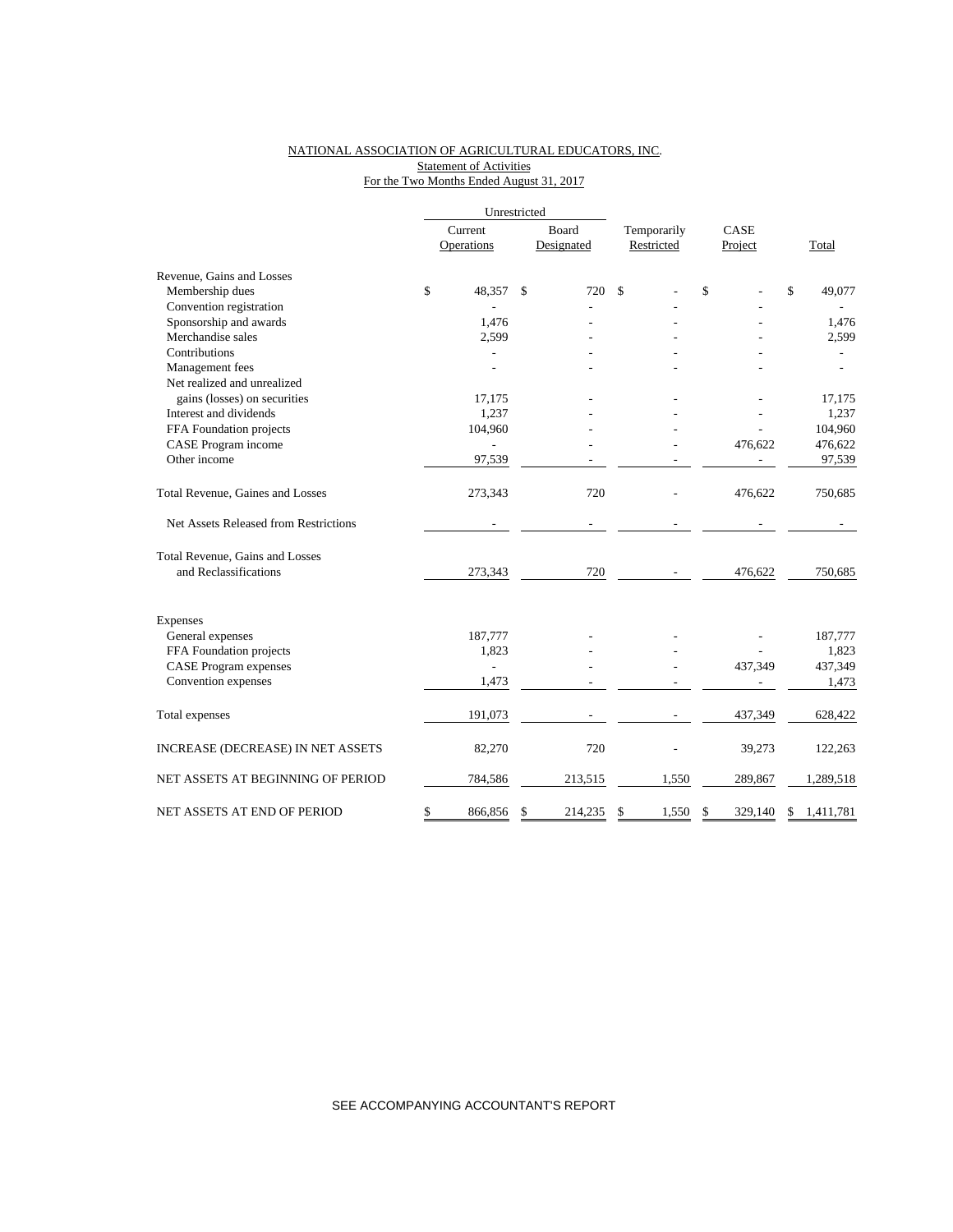## NATIONAL ASSOCIATION OF AGRICULTURAL EDUCATORS, INC. Schedule of Actual vs. Budget

For the One and Two Months Ended August 31, 2017

|                                                       | <b>MONTH</b>   | <b>MONTH</b>             | <b>MONTH</b>       | YEAR TO DATE                                                                                                                                                                                                                                                                                                                                                                                                                                                               | <b>YEAR</b>    |      | <b>YEAR</b>       |
|-------------------------------------------------------|----------------|--------------------------|--------------------|----------------------------------------------------------------------------------------------------------------------------------------------------------------------------------------------------------------------------------------------------------------------------------------------------------------------------------------------------------------------------------------------------------------------------------------------------------------------------|----------------|------|-------------------|
| <b>REVENUE</b>                                        | <b>ACTUAL</b>  | <b>BUDGET</b>            | <b>\$VARIANCE</b>  | <b>ACTUAL</b>                                                                                                                                                                                                                                                                                                                                                                                                                                                              | <b>BUDGET</b>  |      | <b>\$VARIANCE</b> |
| Member dues                                           | \$<br>28,377   | \$<br>33,704             | \$<br>$(5,327)$ \$ | 47,577                                                                                                                                                                                                                                                                                                                                                                                                                                                                     | \$<br>404,445  | - \$ | (356, 868)        |
| Corporate membership dues                             | 750            | 2,625                    | (1, 875)           | 1,500                                                                                                                                                                                                                                                                                                                                                                                                                                                                      | 31,500         |      | (30,000)          |
| Upper division scholarships                           | ä,             | 1,833                    | (1, 833)           | ÷,                                                                                                                                                                                                                                                                                                                                                                                                                                                                         | 22,000         |      | (22,000)          |
| Delmar scholarships                                   |                | 625                      | (625)              | L.                                                                                                                                                                                                                                                                                                                                                                                                                                                                         | 7,500          |      | (7,500)           |
| Foundation management fees                            | ÷              | 8,333                    | (8, 333)           | L,                                                                                                                                                                                                                                                                                                                                                                                                                                                                         | 100,000        |      | (100,000)         |
| Interest and dividends                                | 329            | 2,917                    | (2, 588)           | 890                                                                                                                                                                                                                                                                                                                                                                                                                                                                        | 35,000         |      | (34, 110)         |
| Net realized and unrealized                           |                |                          |                    |                                                                                                                                                                                                                                                                                                                                                                                                                                                                            |                |      |                   |
| gains (losses) on securities                          | 698            | ä,                       | 698                | 17,175                                                                                                                                                                                                                                                                                                                                                                                                                                                                     |                |      | 17,175            |
| Merchandise sales                                     | (100)          | 500                      | (600)              | 2,599                                                                                                                                                                                                                                                                                                                                                                                                                                                                      | 6,000          |      | (3,401)           |
| Investment income, Life Fund                          | 113            | 1,000                    | (887)              | 347                                                                                                                                                                                                                                                                                                                                                                                                                                                                        | 12,000         |      | (11, 653)         |
| Contributions, Legislative Fund                       | ä,             | $\sim$                   | $\overline{a}$     | L.                                                                                                                                                                                                                                                                                                                                                                                                                                                                         |                |      |                   |
|                                                       |                | 750                      | (750)              | L,                                                                                                                                                                                                                                                                                                                                                                                                                                                                         | 9,000          |      | (9,000)           |
| Miscellaneous income                                  |                |                          |                    |                                                                                                                                                                                                                                                                                                                                                                                                                                                                            |                |      |                   |
| Scholarship raffle proceeds                           |                | $\overline{\phantom{a}}$ | ÷                  |                                                                                                                                                                                                                                                                                                                                                                                                                                                                            |                |      |                   |
| National Teach Ag Campaign                            | L,             | 37,500                   | (37,500)           | 78,720                                                                                                                                                                                                                                                                                                                                                                                                                                                                     | 450,000        |      | (371, 280)        |
| Teacher crisis fund                                   | 7,569          | $\overline{\phantom{a}}$ | 7,569              | 7,727                                                                                                                                                                                                                                                                                                                                                                                                                                                                      | L,             |      | 7,727             |
| <b>BFRDP</b> Grant                                    | $\blacksquare$ |                          |                    | $\sim$                                                                                                                                                                                                                                                                                                                                                                                                                                                                     |                |      |                   |
| AEM business manager stipend                          | $\overline{a}$ | 333                      | (333)              | $\sim$                                                                                                                                                                                                                                                                                                                                                                                                                                                                     | 4,000          |      | (4,000)           |
| DuPont agriscience revenue                            |                | ä,                       |                    | 8,352                                                                                                                                                                                                                                                                                                                                                                                                                                                                      | L,             |      | 8,352             |
| DuPont - non foundation                               |                | $\overline{\phantom{a}}$ | $\overline{a}$     | $\sim$                                                                                                                                                                                                                                                                                                                                                                                                                                                                     | $\overline{a}$ |      | $\sim$            |
| NPS National Ag Ed leadership dinner                  |                | 352                      | (352)              |                                                                                                                                                                                                                                                                                                                                                                                                                                                                            | 4,225          |      | (4,225)           |
| CASE management fee                                   | ÷              | 2,000                    | (2,000)            | $\overline{a}$                                                                                                                                                                                                                                                                                                                                                                                                                                                             | 24,000         |      | (24,000)          |
| Council MMM management fee                            | ä,             | 417                      | (417)              | ÷,                                                                                                                                                                                                                                                                                                                                                                                                                                                                         | 5,000          |      | (5,000)           |
| Teach AG non-foundation revenue                       | 700            | $\blacksquare$           | 700                | 800                                                                                                                                                                                                                                                                                                                                                                                                                                                                        |                |      | 800               |
| FFA Foundation project - TTTK                         | ä,             | 4,375                    | (4,375)            | 65,600                                                                                                                                                                                                                                                                                                                                                                                                                                                                     | 52,500         |      | 13,100            |
| FFA Foundation project - OPAP                         |                | 917                      | (917)              | $\blacksquare$                                                                                                                                                                                                                                                                                                                                                                                                                                                             | 11,000         |      | (11,000)          |
| FFA Foundation project - OMSP                         |                | 917                      | (917)              | $\sim$                                                                                                                                                                                                                                                                                                                                                                                                                                                                     | 11,000         |      | (11,000)          |
| FFA Foundation project - OT                           |                | 917                      | (917)              | 8,200                                                                                                                                                                                                                                                                                                                                                                                                                                                                      | 11,000         |      | (2,800)           |
| FFA Foundation project - OYM                          |                | 917                      | (917)              | $\blacksquare$                                                                                                                                                                                                                                                                                                                                                                                                                                                             | 11,000         |      | (11,000)          |
| FFA Foundation project - Lifetime Achievement         |                | 208                      | (208)              | $\sim$                                                                                                                                                                                                                                                                                                                                                                                                                                                                     | 2,500          |      | (2,500)           |
| FFA Foundation project - Outstanding Service Citation |                | ä,                       | $\sim$             | $\sim$                                                                                                                                                                                                                                                                                                                                                                                                                                                                     | ÷,             |      | $\sim$            |
| FFA Foundation teacher workshop                       |                | 1,667                    | (1,667)            |                                                                                                                                                                                                                                                                                                                                                                                                                                                                            | 20,000         |      | (20,000)          |
| FFA Foundation upper division scholarships            |                | $\overline{\phantom{a}}$ |                    | $\blacksquare$                                                                                                                                                                                                                                                                                                                                                                                                                                                             | L.             |      |                   |
| FFA Foundation Agriscience Teacher                    |                | 2,050                    | (2,050)            | $\overline{a}$                                                                                                                                                                                                                                                                                                                                                                                                                                                             | 24,600         |      | (24,600)          |
| FFA Foundation NATAA/NAII                             |                | 10,000                   | (10,000)           | $\overline{a}$                                                                                                                                                                                                                                                                                                                                                                                                                                                             | 120,000        |      | (120,000)         |
| FFA Foundation project - XLR8                         |                | 2,000                    | (2,000)            | ÷,                                                                                                                                                                                                                                                                                                                                                                                                                                                                         | 24,000         |      | (24,000)          |
| FFA Foundation communities of practice                |                | 4,783                    | (4,783)            | 31,160                                                                                                                                                                                                                                                                                                                                                                                                                                                                     | 57,400         |      | (26, 240)         |
| FFA Foundation convention internet lounge             |                | $\overline{\phantom{a}}$ |                    | L,                                                                                                                                                                                                                                                                                                                                                                                                                                                                         | ÷,             |      |                   |
| CASE program net income                               | (43,093)       | $\blacksquare$           | (43,093)           | 39,273                                                                                                                                                                                                                                                                                                                                                                                                                                                                     |                |      | 39,273            |
| Convention net income                                 | (705)          | 4,870                    | (5, 575)           | 1,943                                                                                                                                                                                                                                                                                                                                                                                                                                                                      | 58,450         |      | (56, 507)         |
|                                                       |                |                          |                    |                                                                                                                                                                                                                                                                                                                                                                                                                                                                            |                |      |                   |
| TOTAL REVENUE                                         | (5, 362)       | 126,510                  | (131, 872)         | 311,863                                                                                                                                                                                                                                                                                                                                                                                                                                                                    | 1,518,120      |      | (1,206,257)       |
| <b>EXPENSES</b>                                       |                |                          |                    |                                                                                                                                                                                                                                                                                                                                                                                                                                                                            |                |      |                   |
| Salaries                                              | 36,684         | 31,166                   | 5,518              | 73,898                                                                                                                                                                                                                                                                                                                                                                                                                                                                     | 373,987        |      | (300, 089)        |
| Taxes and benefits                                    | 6,779          | 8,568                    | (1,789)            | 12,837                                                                                                                                                                                                                                                                                                                                                                                                                                                                     | 102,817        |      | (89,980)          |
| Computer service                                      | 1,330          | 667                      | 663                | 4,680                                                                                                                                                                                                                                                                                                                                                                                                                                                                      | 8,000          |      | (3,320)           |
| Telephone                                             | 144            | 500                      | (356)              | 505                                                                                                                                                                                                                                                                                                                                                                                                                                                                        | 6,000          |      | (5, 495)          |
| Accounting                                            | 700            | 1,367                    | (667)              | 1,400                                                                                                                                                                                                                                                                                                                                                                                                                                                                      | 16,400         |      | (15,000)          |
| Depreciation                                          | 244            | 333                      | (89)               | 488                                                                                                                                                                                                                                                                                                                                                                                                                                                                        | 4,000          |      | (3,512)           |
| Rent                                                  | ÷.             | 833                      | (833)              | 10,050                                                                                                                                                                                                                                                                                                                                                                                                                                                                     | 10,000         |      | 50                |
| Insurance                                             | 315            | 833                      | (518)              | 631                                                                                                                                                                                                                                                                                                                                                                                                                                                                        | 10,000         |      | (9,369)           |
| Legal                                                 | ÷.             | 83                       | (83)               | $\omega$                                                                                                                                                                                                                                                                                                                                                                                                                                                                   | 1,000          |      | (1,000)           |
| Office Supplies                                       | 787            |                          |                    |                                                                                                                                                                                                                                                                                                                                                                                                                                                                            |                |      |                   |
|                                                       | 12             | 1,083                    | (296)              | 2,060                                                                                                                                                                                                                                                                                                                                                                                                                                                                      | 13,000         |      | (10,940)          |
| Bank charges and investment fees                      |                | 8                        | $\overline{4}$     | 2,184                                                                                                                                                                                                                                                                                                                                                                                                                                                                      | 100            |      | 2,084             |
| Printing, general                                     | ä,             | 250                      | (250)              | 583                                                                                                                                                                                                                                                                                                                                                                                                                                                                        | 3,000          |      | (2, 417)          |
| Staff training                                        |                | $42\,$                   | (42)               | ÷,                                                                                                                                                                                                                                                                                                                                                                                                                                                                         | 500            |      | (500)             |
| Taxes and licenses                                    | $\blacksquare$ | $\overline{4}$           | (4)                | $\frac{1}{2} \left( \frac{1}{2} \right) \left( \frac{1}{2} \right) \left( \frac{1}{2} \right) \left( \frac{1}{2} \right) \left( \frac{1}{2} \right) \left( \frac{1}{2} \right) \left( \frac{1}{2} \right) \left( \frac{1}{2} \right) \left( \frac{1}{2} \right) \left( \frac{1}{2} \right) \left( \frac{1}{2} \right) \left( \frac{1}{2} \right) \left( \frac{1}{2} \right) \left( \frac{1}{2} \right) \left( \frac{1}{2} \right) \left( \frac{1}{2} \right) \left( \frac$ | 50             |      | (50)              |
| Membership and contributions                          | $\blacksquare$ | 1,667                    | (1,667)            | 50                                                                                                                                                                                                                                                                                                                                                                                                                                                                         | 20,000         |      | (19,950)          |

(Continued)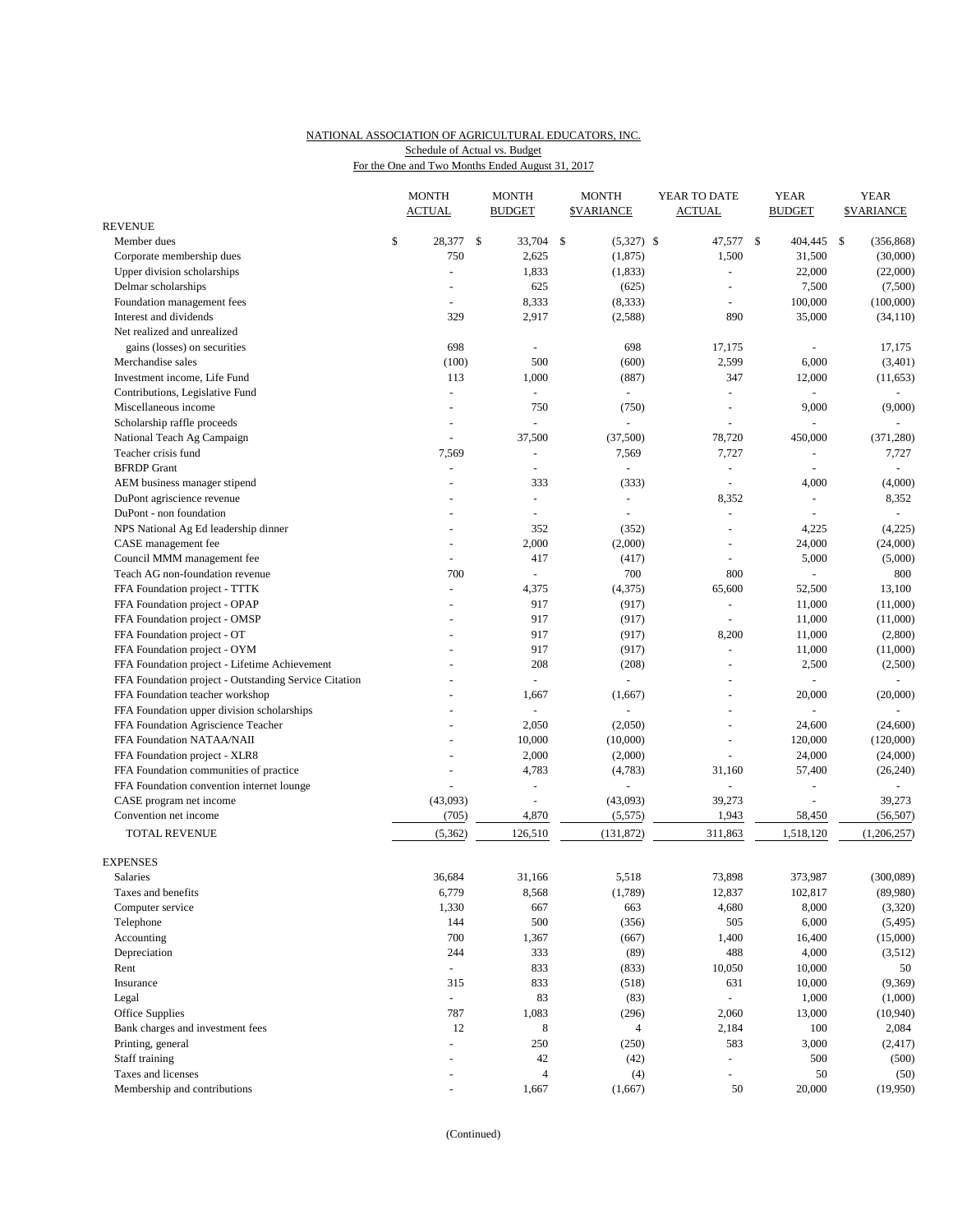## NATIONAL ASSOCIATION OF AGRICULTURAL EDUCATORS, INC. Schedule of Actual vs. Budget

| For the One and Two Months Ended August 31, 2017 |  |  |  |
|--------------------------------------------------|--|--|--|
|                                                  |  |  |  |

|                                                       | <b>MONTH</b><br><b>ACTUAL</b> | <b>MONTH</b><br><b>BUDGET</b> | <b>MONTH</b><br><b>\$VARIANCE</b> | YEAR TO DATE<br><b>ACTUAL</b> | <b>YEAR</b><br><b>BUDGET</b> | <b>YEAR</b><br><b>SVARIANCE</b> |
|-------------------------------------------------------|-------------------------------|-------------------------------|-----------------------------------|-------------------------------|------------------------------|---------------------------------|
| Travel, staff                                         | 1,240                         | 2,917                         | (1,677)                           | 5,177                         | 35,000                       | (29, 823)                       |
| Promotion and marketing                               |                               | 2,083                         | (2,083)                           | 213                           | 25,000                       | (24, 787)                       |
| Merchandise and diaries                               | 4,434                         | 208                           | 4,226                             | 4,791                         | 2,500                        | 2,291                           |
| Photocopying                                          | $\overline{\phantom{a}}$      | 8                             | (8)                               | $\omega$                      | 100                          | (100)                           |
| Postage, general                                      | 125                           | 667                           | (542)                             | 1,110                         | 8,000                        | (6,890)                         |
| Professional liability insurance                      |                               | 3,233                         | (3,233)                           |                               | 38,790                       | (38,790)                        |
| Public relations                                      |                               | 83                            | (83)                              | 86                            | 1,000                        | (914)                           |
| Delmar scholarships                                   | $\overline{\phantom{a}}$      | 625                           | (625)                             | $\equiv$                      | 7,500                        | (7,500)                         |
| Travel, regional secretaries                          | $\overline{a}$                | 1,500                         | (1,500)                           |                               | 18,000                       | (18,000)                        |
| Travel, board of directors                            | 799                           | 3,333                         | (2,534)                           | 7,143                         | 40,000                       | (32, 857)                       |
| Nat'l Teach Ag Campaign                               | 20,745                        | 34,167                        | (13, 422)                         | 33,103                        | 410,000                      | (376, 897)                      |
| FFA Foundation project - TTTK                         | 335                           | 3,875                         | (3,540)                           | 335                           | 46,500                       | (46, 165)                       |
| FFA Foundation project - OPAP                         | $\sim$                        | 917                           | (917)                             | $\omega$ .                    | 11,000                       | (11,000)                        |
| FFA Foundation project - OMSP                         |                               | 917                           | (917)                             | 483                           | 11,000                       | (10, 517)                       |
| FFA Foundation project - OT                           | 670                           | 917                           | (247)                             | 670                           | 11,000                       | (10, 330)                       |
| FFA Foundation project - OYM                          |                               | 917                           | (917)                             | $\sim$                        | 11,000                       | (11,000)                        |
| FFA Foundation project - Lifetime achievement         |                               | 208                           | (208)                             | L,                            | 2,500                        | (2,500)                         |
| FFA Foundation project - Outstanding service citation |                               | $\overline{a}$                |                                   |                               |                              |                                 |
| FFA Foundation teacher workshop                       |                               | $\overline{a}$                | $\overline{a}$                    |                               | ÷,                           | $\sim$                          |
| FFA Foundation Regional Grants                        |                               | $\overline{a}$                |                                   |                               |                              |                                 |
| FFA Foundation Agrisciense Teachers                   | 335                           | 833                           | (498)                             | 335                           | 10,000                       | (9,665)                         |
| FFA Foundation XLR8                                   |                               | 2,000                         | (2,000)                           | ÷                             | 24,000                       | (24,000)                        |
| FFA Foundation convention internet lounge             | $\overline{a}$                | L.                            |                                   | $\overline{a}$                |                              |                                 |
| NPS Ag Ed Leadership dinner                           |                               | 352                           | (352)                             | L.                            | 4,225                        | (4,225)                         |
| Upper division scholarships                           |                               | 1,833                         | (1, 833)                          |                               | 22,000                       | (22,000)                        |
| <b>TTTK</b>                                           |                               | $\overline{a}$                | $\bar{\phantom{a}}$               |                               | $\overline{a}$               | $\equiv$                        |
| DuPont Agriscience                                    | 2,066                         | $\overline{a}$                | 2,066                             | 17,286                        | ÷,                           | 17,286                          |
| Regional grants                                       | $\sim$                        | $\overline{a}$                | $\sim$                            |                               |                              |                                 |
| NPS expense                                           | $\overline{a}$                | 417                           | (417)                             | $\overline{a}$                | 5,000                        | (5,000)                         |
| Webinar expense                                       | $\blacksquare$                | 42                            | (42)                              | 144                           | 500                          | (356)                           |
| Teacher crisis fund                                   | 500                           | L                             | 500                               | 1,000                         |                              | 1,000                           |
| Communities of practice expense                       |                               | 3,167                         | (3,167)                           | $\sim$                        | 38,000                       | (38,000)                        |
| Substitute teacher hire behinds                       |                               | 42                            | (42)                              |                               | 500                          | (500)                           |
| Website                                               |                               | 1,500                         | (1,500)                           | 824                           | 18,000                       | (17, 176)                       |
| <b>NATAA</b>                                          |                               | 10,000                        | (10,000)                          | 6,000                         | 120,000                      | (114,000)                       |
| <b>BFRDP</b> expense                                  | $\overline{a}$                | $\sim$                        | ÷,                                | ÷                             | $\sim$                       | $\sim$                          |
| <b>BFPD</b> contract labor                            |                               | $\overline{a}$                | $\overline{a}$                    | $\overline{a}$                | $\overline{a}$               | $\overline{a}$                  |
| Credit card expense                                   | 476                           | 333                           | 143                               | 1.034                         | 4,000                        | (2,966)                         |
| Storage                                               |                               | L                             |                                   |                               |                              |                                 |
| Professional development                              |                               | $\overline{a}$                | $\overline{a}$                    | ÷,                            | L.                           |                                 |
| Ag ed opportuinty fund                                |                               |                               |                                   | 500                           | $\overline{a}$               | 500                             |
| Miscellaneous                                         |                               | $\overline{a}$                | $\overline{a}$                    | $\omega$                      | L.                           | $\omega$                        |
| <b>TOTAL EXPENSES</b>                                 | 78,720                        | 124,498                       | (45,778)                          | 189,600                       | 1,493,969                    | (1,304,369)                     |
| NET INCOME (LOSS)                                     |                               |                               |                                   |                               |                              |                                 |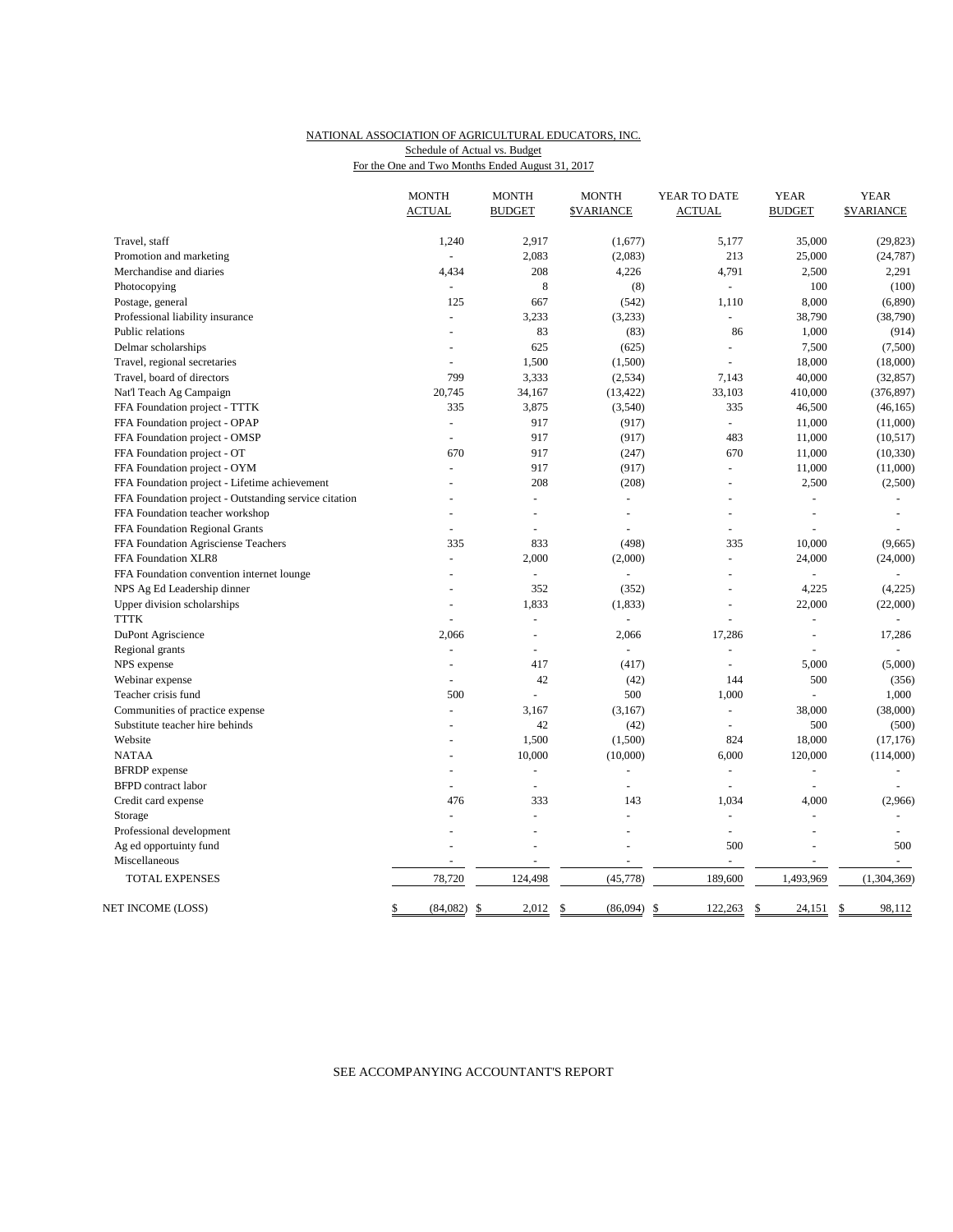#### NATIONAL ASSOCIATION OF AGRICULTURAL EDUCATORS, INC. Schedule of Convention Revenue and Expenses For the One and Two Months Ended August 31, 2017

| <b>REVENUE</b>                                                             | <b>MONTH</b><br><b>ACTUAL</b> |                          | <b>MONTH</b><br><b>BUDGET</b> |    | <b>MONTH</b><br><b>SVARIANCE</b> | YEAR TO DATE<br><b>ACTUAL</b> |    | <b>YEAR</b><br><b>BUDGET</b> | <b>YEAR</b><br><b>SVARIANCE</b> |
|----------------------------------------------------------------------------|-------------------------------|--------------------------|-------------------------------|----|----------------------------------|-------------------------------|----|------------------------------|---------------------------------|
| Convention, registration                                                   | \$                            |                          | \$<br>9,583                   | \$ | $(9,583)$ \$                     |                               | \$ | 115,000 \$                   | (115,000)                       |
| Convention, trade show                                                     |                               | 300                      |                               |    | 300                              | 300                           |    |                              | 300                             |
|                                                                            |                               |                          | 5,000                         |    | (5,000)                          |                               |    | 60,000                       |                                 |
| Convention, sponsorships - FFA Foundation<br>Convention, host state social |                               |                          |                               |    |                                  | 1,640                         |    |                              | (58,360)                        |
|                                                                            |                               |                          |                               |    |                                  |                               |    |                              |                                 |
| Convention, sponsorships                                                   |                               | $\overline{\phantom{a}}$ | 2,000                         |    | (2,000)                          | 1,476                         |    | 24,000                       | (22, 524)                       |
| <b>TOTAL REVENUE</b>                                                       |                               | 300                      | 16,583                        |    | (16, 283)                        | 3,416                         |    | 199,000                      | (195, 584)                      |
| <b>EXPENSES</b>                                                            |                               |                          |                               |    |                                  |                               |    |                              |                                 |
| Convention, plaques and trophies                                           |                               | 335                      | 167                           |    | 168                              | 335                           |    | 2,000                        | (1,665)                         |
| Convention, printing                                                       |                               |                          |                               |    |                                  |                               |    |                              |                                 |
| Convention, awards                                                         |                               | 670                      | 833                           |    | (163)                            | 670                           |    | 10,000                       | (9, 330)                        |
| Convention, miscellaneous                                                  |                               |                          |                               |    |                                  |                               |    |                              |                                 |
| Convention, meal functions                                                 |                               |                          | 833                           |    | (833)                            |                               |    | 10,000                       | (10,000)                        |
| Convention, promotion and marketing                                        |                               |                          | 167                           |    | (167)                            |                               |    | 2,000                        | (2,000)                         |
| Convention, postage and shipping                                           |                               |                          | 167                           |    | (167)                            |                               |    | 2,000                        | (2,000)                         |
| Convention, equipment rental                                               |                               |                          | 1.667                         |    | (1,667)                          | 133                           |    | 20,000                       | (19, 867)                       |
| Convention, host state social                                              |                               |                          |                               |    |                                  |                               |    |                              |                                 |
| Convention, committee expense                                              |                               |                          | 379                           |    | (379)                            | 335                           |    | 4,550                        | (4,215)                         |
| Convention, sponsorships - FFA Foundation                                  |                               |                          | 4,583                         |    | (4,583)                          |                               |    | 55,000                       | (55,000)                        |
| Convention, travel/board of directors                                      |                               |                          | 1,917                         |    | (1,917)                          |                               |    | 23,000                       | (23,000)                        |
| Convention, staff travel                                                   |                               |                          | 1,000                         |    | (1,000)                          | ٠                             |    | 12,000                       | (12,000)                        |
| <b>TOTAL EXPENSES</b>                                                      |                               | 1.005                    | 11,713                        |    | (10,708)                         | 1,473                         |    | 140,550                      | (139,077)                       |
| <b>NET INCOME (LOSS)</b>                                                   |                               | (705)                    | 4,870<br>S                    | S. | (5,575)                          | \$<br>1,943                   | S. | 58,450                       | (56, 507)                       |